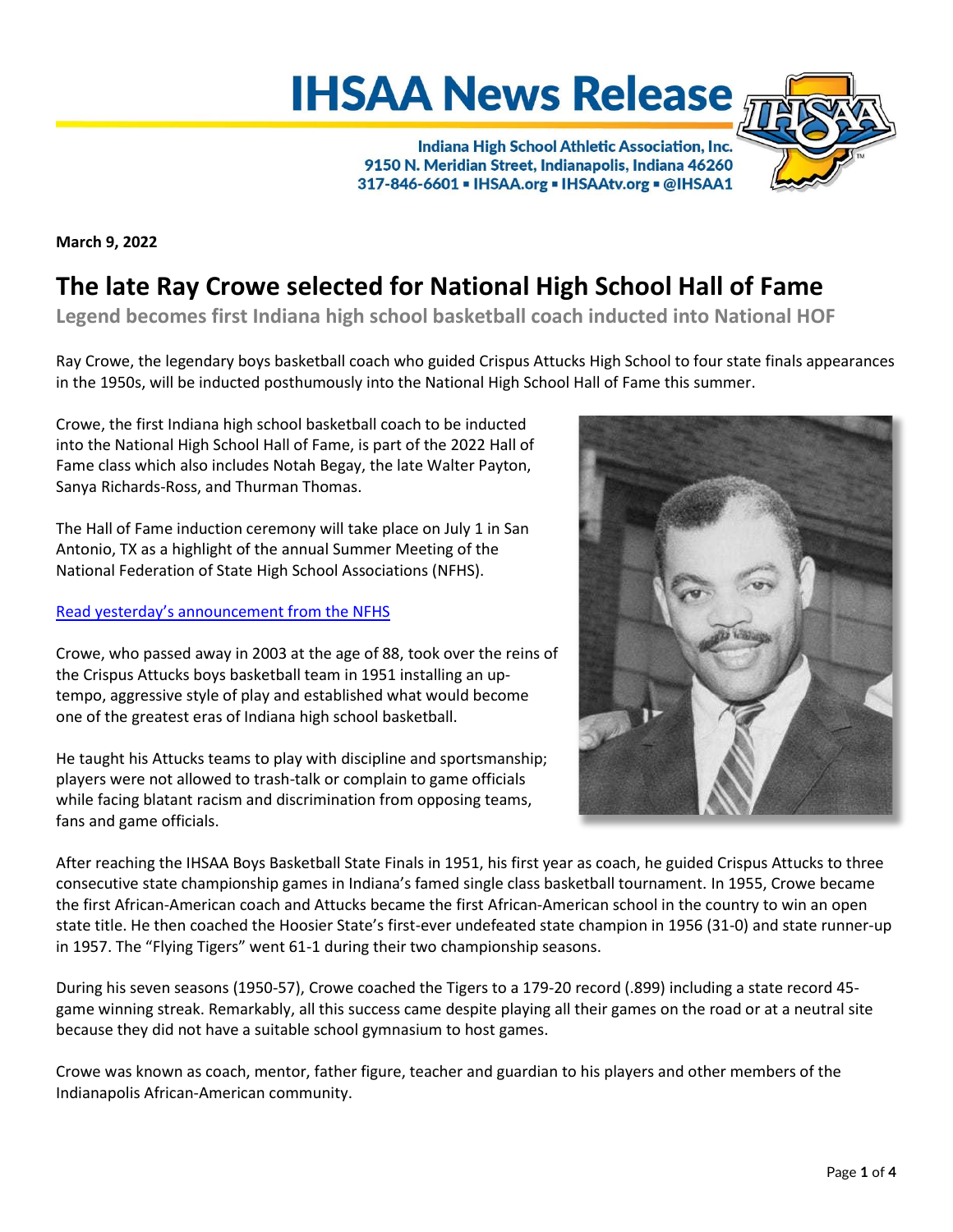He coached several players that went on to great careers including the legendary Oscar Robertson (the Big O and 1983 National High School Hall of Fame inductee), Hallie Bryant and Willie Gardner, both of Harlem Globetrotters fame, Willie Merriweather, Albert Maxey, Ed Searcy, Bill Brown, Bob Jewell, and Bailey "Flap" Robertson.

Following his final game as coach in 1957, he became the Crispus Attucks High School athletic director for 11 years during which he helped lay the groundwork for a modern gymnasium. Its playing floor is now named Ray Crowe Court and he holds a prominent place in the Crispus Attucks Museum which sits adjacent to the school gym.

Beginning in 1967, he was elected to the Indiana House of Representatives (1967-75) and ultimately became the Chairman of the House Education Committee. In 1976, he became director of the Indianapolis Department of Parks and Recreation. He also served on the Indianapolis City-County Council from 1983-1987.

Inducted into the Indiana Basketball Hall of Fame in 1968, Crowe was also cast in the movie,



This iconic Indiana high school basketball photo shows Crispus Attucks head coach Ray Crowe (holding ball) with his 1955 starters (l to r) Oscar Robertson, Sheddrick Mitchell, Willie Merriweather, William Hampton, and Bill Scott (Photo courtesy Indiana Basketball Hall of Fame).

*Hoosiers*. He didn't have a speaking role but played the part of the South Bend Central coach in the state championship game and could be seen consoling his players during the post-game scenes.

In 1991, Crowe was named a *Sagamore of the Wabash* by Indiana Governor Evan Bayh. The award is the highest honor an Indiana governor can bestow and is a personal tribute to someone who has rendered a distinguished service to the State or to the Governor.

A residence hall at the University of Indianapolis was re-named in 2012 for Crowe and his brother - Ray & George Crowe Hall where they both graduated when it was known as Indiana Central College.

Ray Crowe Elementary School in Whiteland, IN, was dedicated in July 2021 near the family farm he grew up on in Johnson County just south of Indianapolis. He graduated from Whiteland High School in 1934 where he was a two-sport star lettering in basketball and baseball.

"The games won, the championships, those things are for the moment and then they are sweet memories. The enduring satisfaction has been watching young men turn their basketball experiences into successful lives away from the court. I don't know what higher honor a coach could ever ask for." *~ Ray Crowe*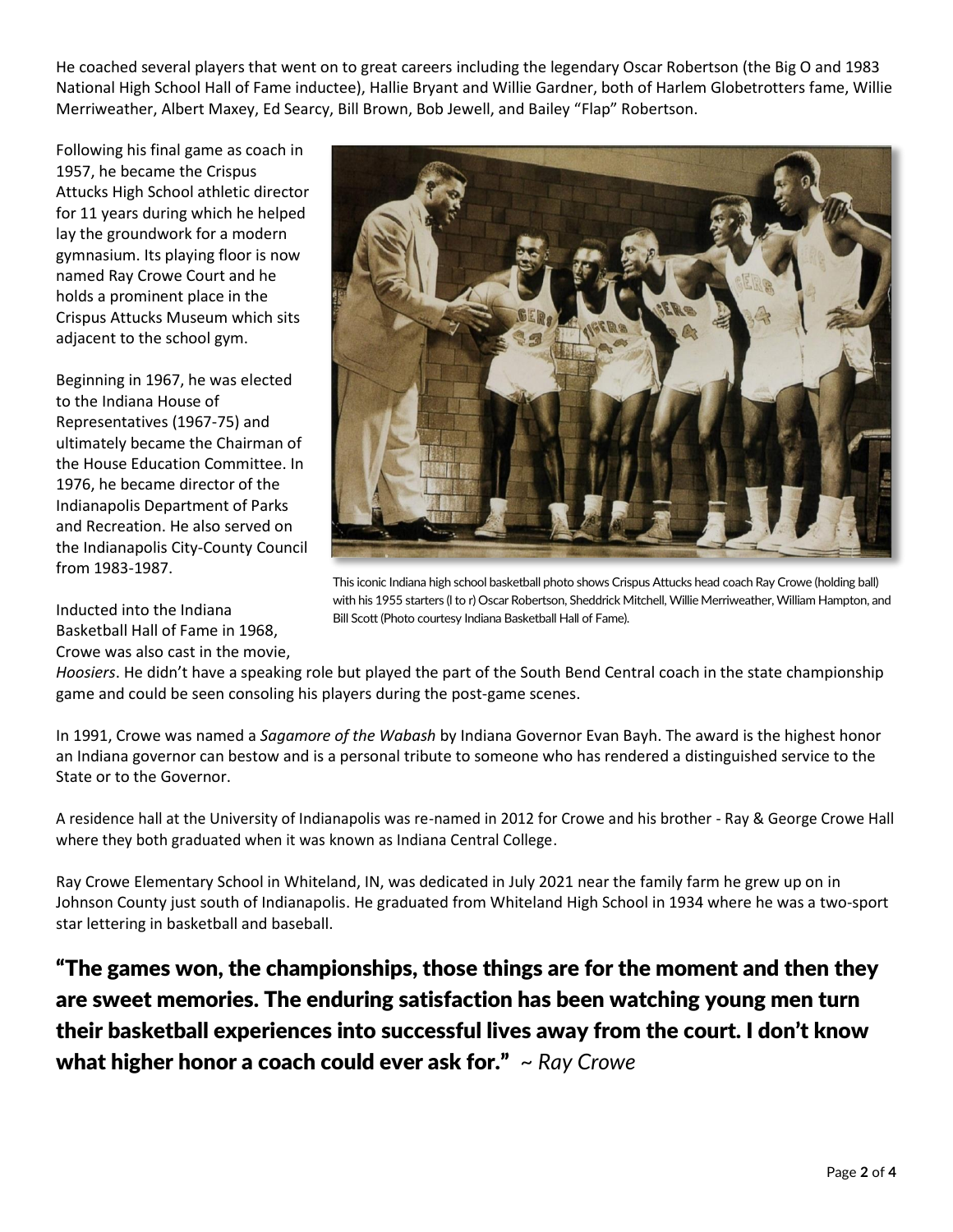The 2022 Hall of Fame Class was chosen after a two-level selection process involving a screening committee composed of active high school state association administrators, coaches and officials, and a final selection committee composed of coaches, former athletes, state association officials, media representatives and educational leaders. Nominations were made through NFHS member associations.

Crowe becomes the 18th individual from the state of Indiana to be inducted into the National High School Hall of Fame. Others that have been inducted from Indiana and year of induction include:

#### **Athletes (9)**

Damon Bailey (2019) Larry Bird (1995) Terry Dischinger (1995) Maicel (Malone) Green (2020) Rick Mount (1986) LaTaunya Pollard (2005) Oscar Robertson (1983) Robert "Fuzzy" Vandivier (1986) John Wooden (1991)

**Coaches (6)** John Campbell (1989) **Ray Crowe (2022)** Dick Dullaghan (2009) Chuck Koeppen (2013) Ken Schreiber (1999) Steve Shondell (2017)

**Administrator (1)** Robert Gardner (2019)

**Official (1)** Robert Marcinek (1996)

**Other (1)** Dave Krider (1997)



Coach Ray Crowe is hoisted onto the shoulders of his players after the 1955 state championship game (photo courtesy of the Indiana Basketball Hall of Fame).